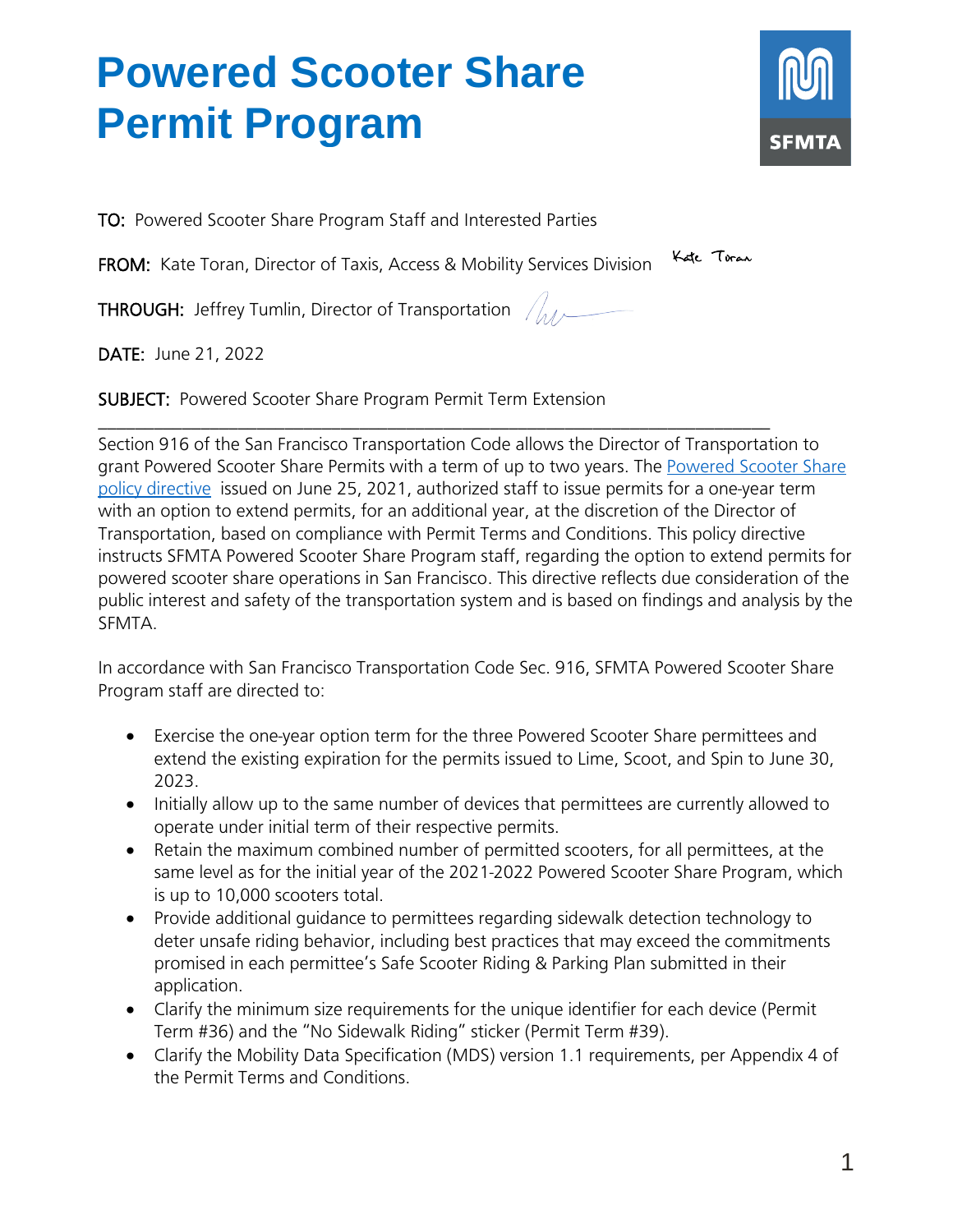

 Continue to monitor and evaluate, throughout the extended permit period, the overall impact to the City from scooter deployment and the performance of each permittee to determine their adherence to the permit terms and conditions. As part of this ongoing evaluation, the SFMTA will evaluate compliance with all plans and proposals submitted in the permittee's original applications, which remain incorporated into each permit by reference.

#### BACKGROUND

The SFMTA granted three powered scooter share permits for the 2021-22 permit cycle. The SFMTA issued these one-year scooter permits to the applicants that met San Francisco's high standards for safety, equity and accountability – Lime, Scoot and Spin – with an option to extend the permits for an additional year at the discretion of the Director of Transportation.

On December 29, 2021, the Agency issued a [policy directive](https://www.sfmta.com/sites/default/files/reports-and-documents/2022/01/fleet_expansion_and_optional_permit_term_extension_guidance_12.29.21.pdf) providing guidance to staff regarding how to evaluate the requests for permit term extension, additional guidance to permittees regarding the SFMTA's criteria upon which the one-year optional extension of the permit term will be granted and highlighting the importance of rider accountability and safety. This guidance was issued in addition to and does not supplant the criteria in Appendix 5 of the [2021-2022 Powered](https://www.sfmta.com/sites/default/files/reports-and-documents/2022/05/2021-2022_scooter_permit_terms_and_conditions_and_appendices.pdf)  [Scooter Share Program Permit Terms and Conditions.](https://www.sfmta.com/sites/default/files/reports-and-documents/2022/05/2021-2022_scooter_permit_terms_and_conditions_and_appendices.pdf)

In April 2022, all three scooter permittees submitted a request to extend their permit for an additional year.

#### PERMIT TERM EXTENSION EVALUATION

The SFMTA has established extensive requirements that it may consider when considering whether to extend the term of the permit at the end of the initial one-year term, including fleet deployment and distribution requirements, labor harmony requirements, compliance reports, safe scooter riding plan, among other requirements. Staff evaluated each permittee's permit term extension request following the guidance and standards established by Appendix 5 of the Permit [Terms and Conditions a](https://www.sfmta.com/sites/default/files/reports-and-documents/2022/05/2021-2022_scooter_permit_terms_and_conditions_and_appendices.pdf)nd the December 29, 2021 [policy directive.](https://www.sfmta.com/sites/default/files/reports-and-documents/2022/01/fleet_expansion_and_optional_permit_term_extension_guidance_12.29.21.pdf)

To assist staff in the evaluation, permittees were required to submit a self-assessment checklist in addition to the required monthly and quarter reports. Below is a brief summary of the standards staff evaluated along with a summary of each permittee's compliance status.

#### Summary of Key Permit Term Extension Standards:

• Fleet Deployment in the Core Service Area: requires that permittees deploy no more than 400 devices per 1,000 permitted scooters in the Downtown Core at any one time with an allowance for an additional 100 devices deployed for each additional 500 permitted scooters: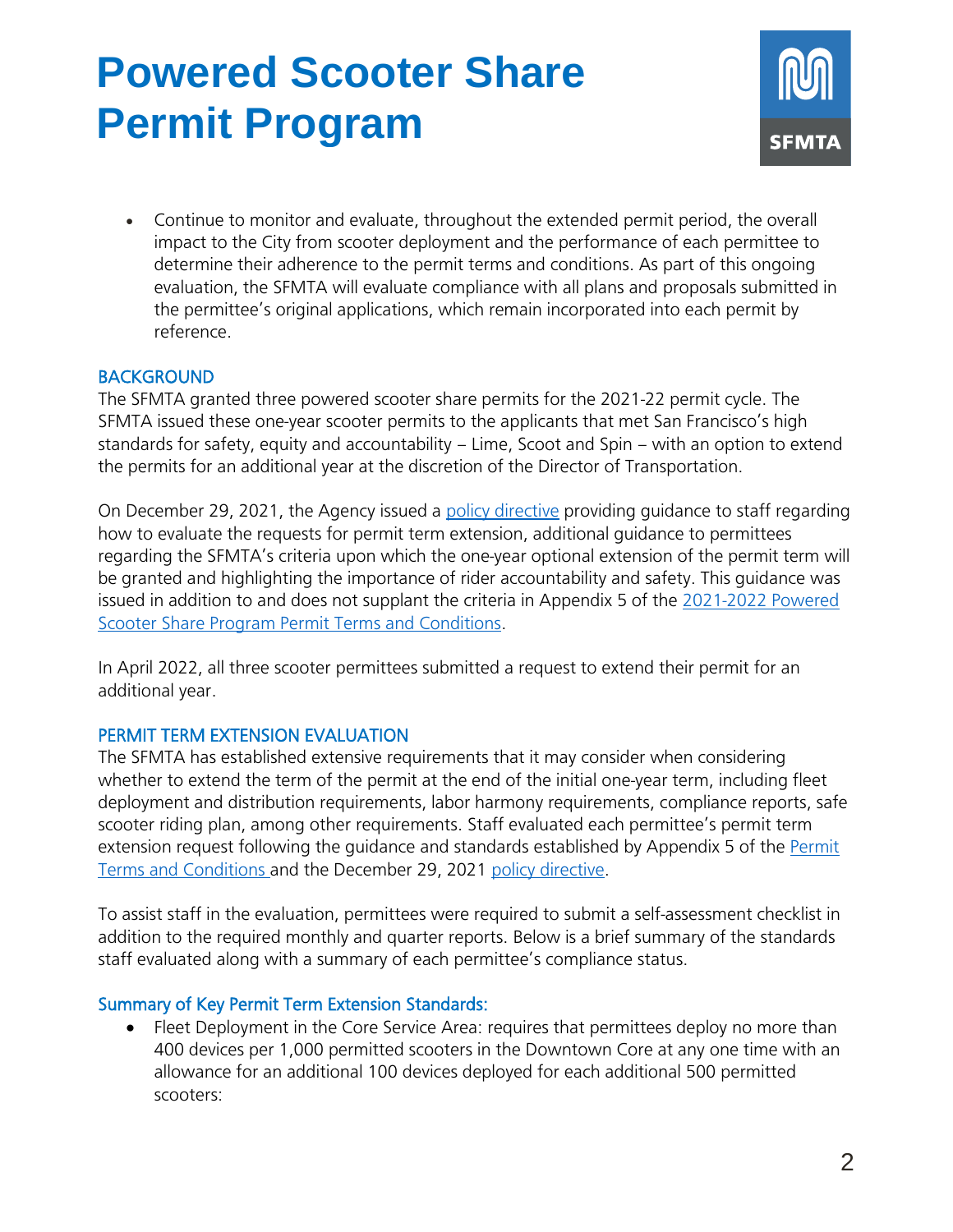

- o Scoot has 1,500 permitted scooters, which entitles them to deploy up to 500 devices. Scoot met this standard.
- o Lime and Spin both have 2,000 permitted scooters, which entitles them to each deploy up to 600 devices. Both Lime and Spin met this standard.
- Low-Income Plan Participation: requires each permittee to have one low-income plan member per every two permitted scooters:
	- o Scoot has 1,500 permitted scooters, and they are required to have 750 low-income designated memberships. Scoot has over 1,000 low-income memberships.
	- o Lime and Spin both have 2,000 permitted scooters and are required to have 1,000 low-income designated memberships. Lime has 2,000 low-income memberships and Spin has over 3,000 low-income memberships.
- Complaints Database: requires each permittee to maintain a database containing all public complaints related to poor user behavior (e.g. sidewalk riding) and track case status through complaint resolution:
	- o All permittees have maintained a complaints database.
- Escalating Penalty Structure: requires each permittee to document enforcement for unsafe riding and parking behavior, including evidence that the permittee is investigating and taking all complaints seriously, and following the penalty structure as defined in their permit application.
	- o All permittees have reported to SFMTA that they are penalizing riders for unsafe riding a parking behavior:
		- o Lime has penalized approximately 2,000 users;
		- o Scoot has penalized approximately 3,000 users; and
		- o Spin has penalized approximately 3,000 users.
- Citations per Trips: each permittee must have fewer than 10 parking citations per 1,000 trips in the third quarter of the permit term:
	- o All permittees have met this requirement:
		- o Lime has 3.6 citations per 1,000 trips;
		- o Scoot has 9.6 citations per 1,000 trips; and
		- o Spin has 3.7 citations per 1,000 trips.
- Labor Harmony: requires each permittee to report on compliance with commitments made in their Labor Harmony plan submitted as part of their application:
	- o All permittees are in compliance with their labor harmony plan.
	- o All permittees used the City's First Source Hiring Program and worked with community-based organization hiring programs to facilitate direct employment of qualified and economically disadvantaged San Franciscans.
	- o Lime converted their operations team to W-2 employees and they will receive the same benefits as the Lime Executive Team.
	- o Scoot subcontracted to three local contractors to help manage their fleet.
	- o Spin's employees are members of Teamsters Local 665.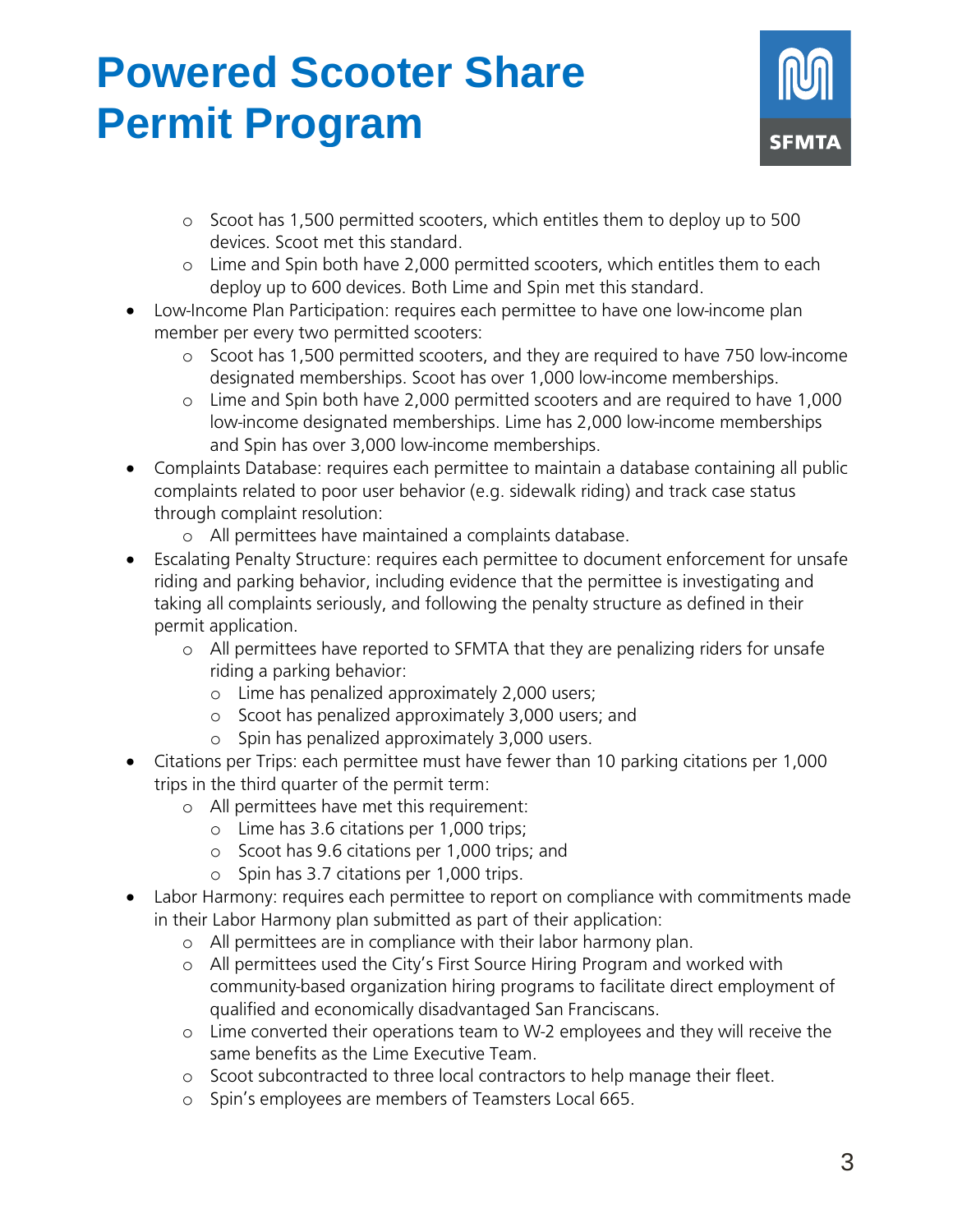

- On-Street and Complementary Adaptive Scooter Programs: requires permittees to deploy approved adaptive scooter devices at a minimum of 5% of the overall deployed fleet, and provide a complementary adaptive program for prearranged pick-up/drop-off of other adaptive scooter devices.
	- o All permittees have met the Complementary Program requirement.
	- o All permittees have demonstrated an ability to meet the 5% minimum at one time but have not been able to consistently maintain the required number of on-street adaptive devices due to supply chain and staffing issues.
- Safe Scooter Riding and Parking Plan: requires that permittees develop mechanisms for safe parking and riding and to specifically deter users from sidewalk riding:
	- o All permittees have implemented safe parking and riding measures, including:
		- Lime has an in-app message that pops up every time the rider opens the app with a reminder not to ride on the sidewalk, and Lime also sends refresher messages about rider safety and proper parking via the app, email and text message. To close out the trip, Lime riders must submit a photo of a properly parked device.
		- Scoot has app notifications to riders reminding them to ride responsibly and safely; Scoot riders see pop-up messages with reminders not to ride on the sidewalk every time they open the app. Scoot provides incentives to riders for safe riding, and Scoot emphasizes messages about safety by blog and social media posts.
		- Spin has push notifications in the app that warns riders not to ride on the sidewalk and in-app refresher training for riders that include videos about safe riding and a mandatory quiz.
		- All permittees have begun implementation of their sidewalk riding detection technology.

#### ADDITIONAL SAFETY CRITERIA FOR UNSAFE RIDING

The SFMTA takes compliance with laws and regulations seriously, including those related to sidewalk riding and safe parking. Scooter sidewalk riding is illegal pursuant to the California Vehicle Code Section §21235(g) and poses significant risk to pedestrian and scooter rider safety. In line with the Board of Supervisors' [resolution 211208,](https://sfgov.legistar.com/View.ashx?M=F&ID=10337867&GUID=A2764A93-18D2-4287-AF7B-68407965320D) which urges permittees "to promptly install and otherwise implement sidewalk detection technology designed to prevent illegal riding on sidewalks," SFMTA has worked with the permittees to implement sidewalk riding technology best practices that exceed the commitments promised in each permittee's Safe Scooter Riding and Parking plan submitted in their application.

On December 1, 2021, and May 12, 2022, each powered scooter share permittee demonstrated their sidewalk riding detection technology to SFMTA and other City representatives. The technology enables the device to detect sidewalk riding in real time. Once detected, the scooter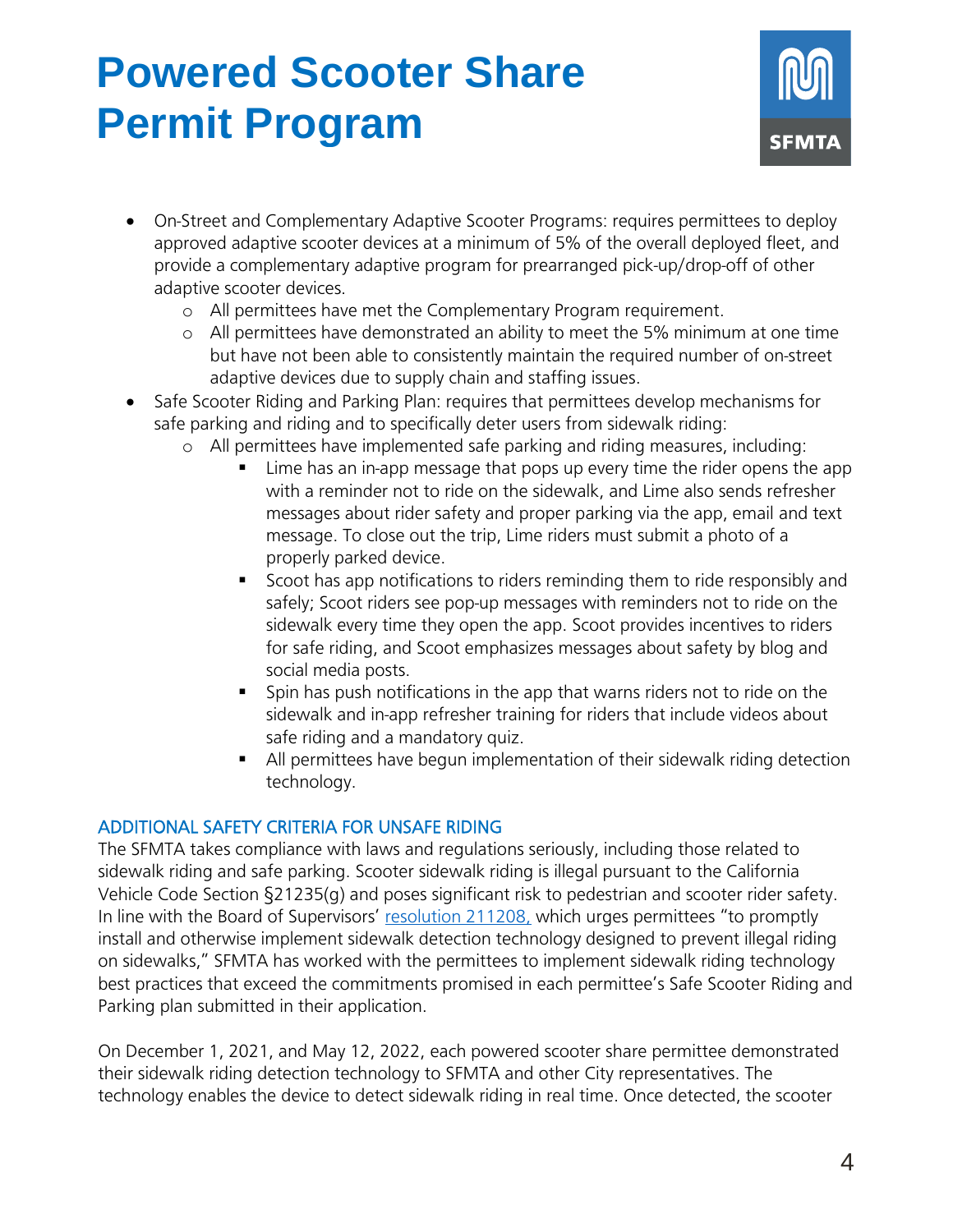

automatically slows the rider to a safer speed. SFMTA staff believe that sidewalk riding technology has a strong potential to curb scooter riding on sidewalks in San Francisco.

During the time from the December to the May demonstration, staff noticed key areas of improvement for all permittees, including a better ability to detect the sidewalk and all three permittees had audible warnings when the scooter mounted the sidewalk.

Because the sidewalk detection technology is still in its infancy, the SFMTA has not required a specific solution, but has required a plan to ensure user compliance with applicable laws and regulations, specifically those related to safe riding. SFMTA will continue to work with the permittees to identify, test and implement sidewalk detection technology best practices.

Based on the sidewalk riding detection technology demonstrations, staff identified the following best practices:

- Continuous audible message to riders when the scooter detects the rider has mounted the sidewalk. The scooter should give an audible message such as "No Sidewalk Riding". Permittees should consider including this message in Spanish, Cantonese, or other commonly spoken languages in San Francisco. An audible message is preferable to a beep or other non-language sound.
- Scooter should actively decelerate upon mounting the sidewalk to a speed of 3 miles an hour within a 5 to 10 second period and thereafter come to a complete stop.
- Continuous audible message and the active deceleration should make it clear to riders that sidewalk riding is not allowable.
- Audible non-verbal sounds in the bike lane to alert other bike lane users of an approaching scooter.
- Technology that most reduces false positives for sidewalk riding detection is preferable to not affect other roadway/bikeway users that could cause additional safety concerns.
- Technology that identifies where sidewalk riding is occurring so that additional targeted strategies to reduce sidewalk riding can be implemented by permittees or by the SFMTA and other City agencies.
- Advanced GPS technology and camera detection both showed promise as underlying technologies for sidewalk detection. The demonstration indicated that machine learning with an accelerometer is not as effective as a technology.

As part of their commitment to deterring sidewalk riding, each permittee is in the process of rolling out their respective sidewalk detection technology solution.

Lime deployed their sidewalk detection technology in about 50 devices at the Embarcadero in April 2022. They implemented a new "Low Speed Zone (brain technology)" in the devices, which decreased speed to 5 miles an hour when on a sidewalk to signal to a rider that sidewalk riding is not allowed.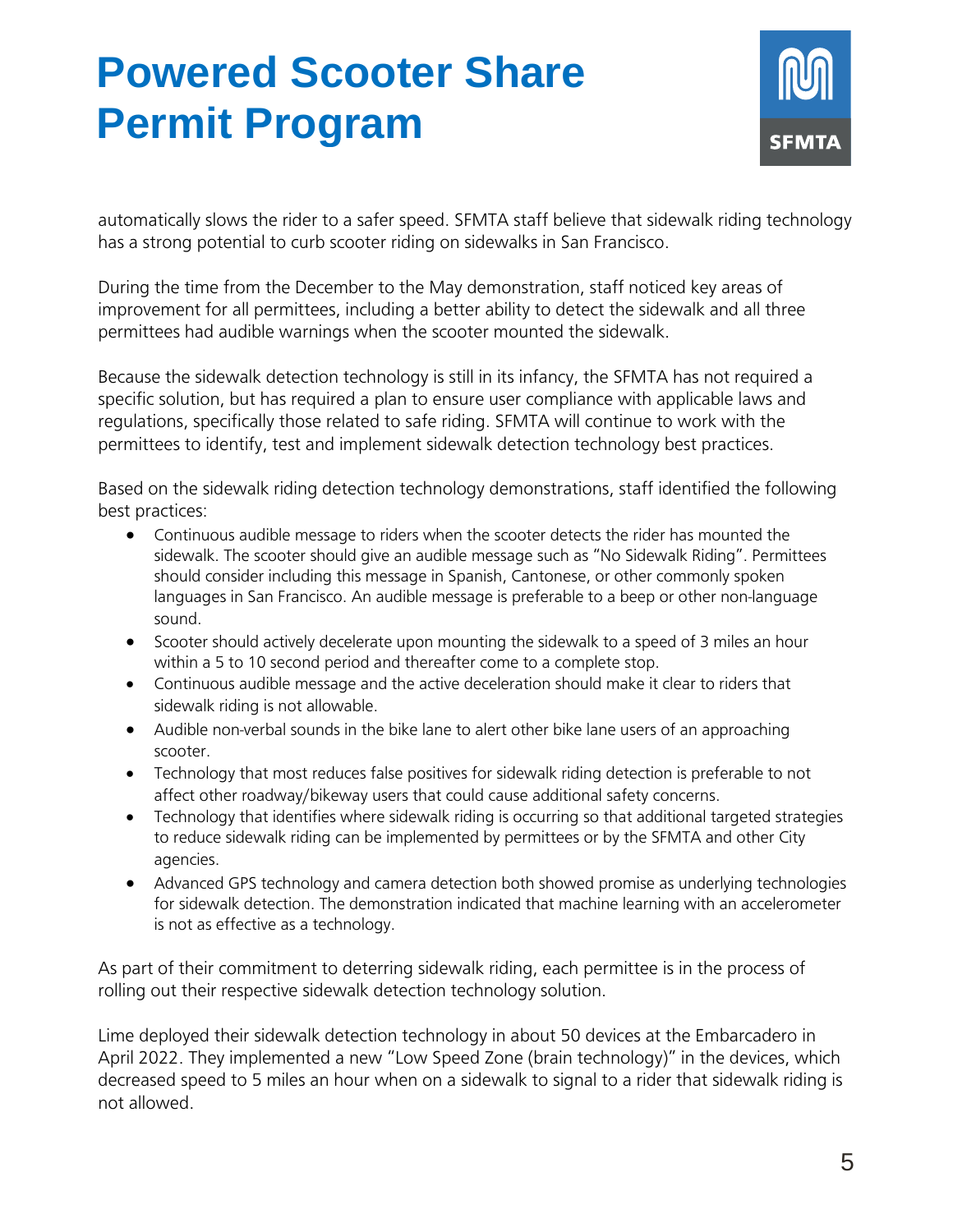

Scoot also deployed their sidewalk detection technology in 100 devices at the Embarcadero in April 2022. They implemented a "No Sidewalk Riding Zone (brain technology)" in the devices, which emit a loud beep sound and decrease speed to 5 miles an hour when on a sidewalk, in order to deter sidewalk riding.

Spin deployed their sidewalk detection technology in 50 devices at the Embarcadero in March 2022. They implemented a "Drover IOT (brain technology)" in the devices, which emitted a chirp sound and decreased speed to 5 miles an hour. In addition, they equipped devices with a multilingual hangtag and a camera to detect city infrastructure.

In addition to the standards summarized above, there are some requirements that the permittees are not meeting, such as distribution requirements, the adaptive fleet requirement and response time requirements. Due to the continuing challenges associated with COVID-19, and the surge related to the Omicron variant at the beginning of 2022, and supply chain issues, the SFMTA recognizes that each permittee has faced subsequent challenges. Each permittee has demonstrated their commitment to achieving compliance and has been working with the SFMTA staff on areas that need improvement. Given the substantial compliance on whole, staff recommends approval of the permit term extension for all three permittees.

#### Clarification of Permit Terms and Conditions

In order to provide additional clarity regarding standards to be applied to certain of the existing permit terms and conditions, SFMTA offers the following guidance:

#36: Each unique identifier shall be at least 1 inch in size and shall be prominently displayed on the Powered Scooter.

#39: The sticker with language stating "No Sidewalk Riding" shall be affixed in a visible location on the Powered Scooter and shall be at least 1 inch in size.

#### Clarification of the Mobility Data Specification (MDS) Version 1.1

Appendix 4 of the Permit Terms and Conditions states that "the SFMTA intends to upgrade to MDS version 1.1 during the permit term" and requires permittees to implement the new specifications within 90 calendar days of written notification from SFMTA. After having worked with the permittees on this matter from the beginning of the permit term, SFMTA provided written notification of the MDS version 1.1 upgrade specifications on March 9, 2022.

SFMTA is incorporating the MDS version 1.1 specifications into this document as Appendix A.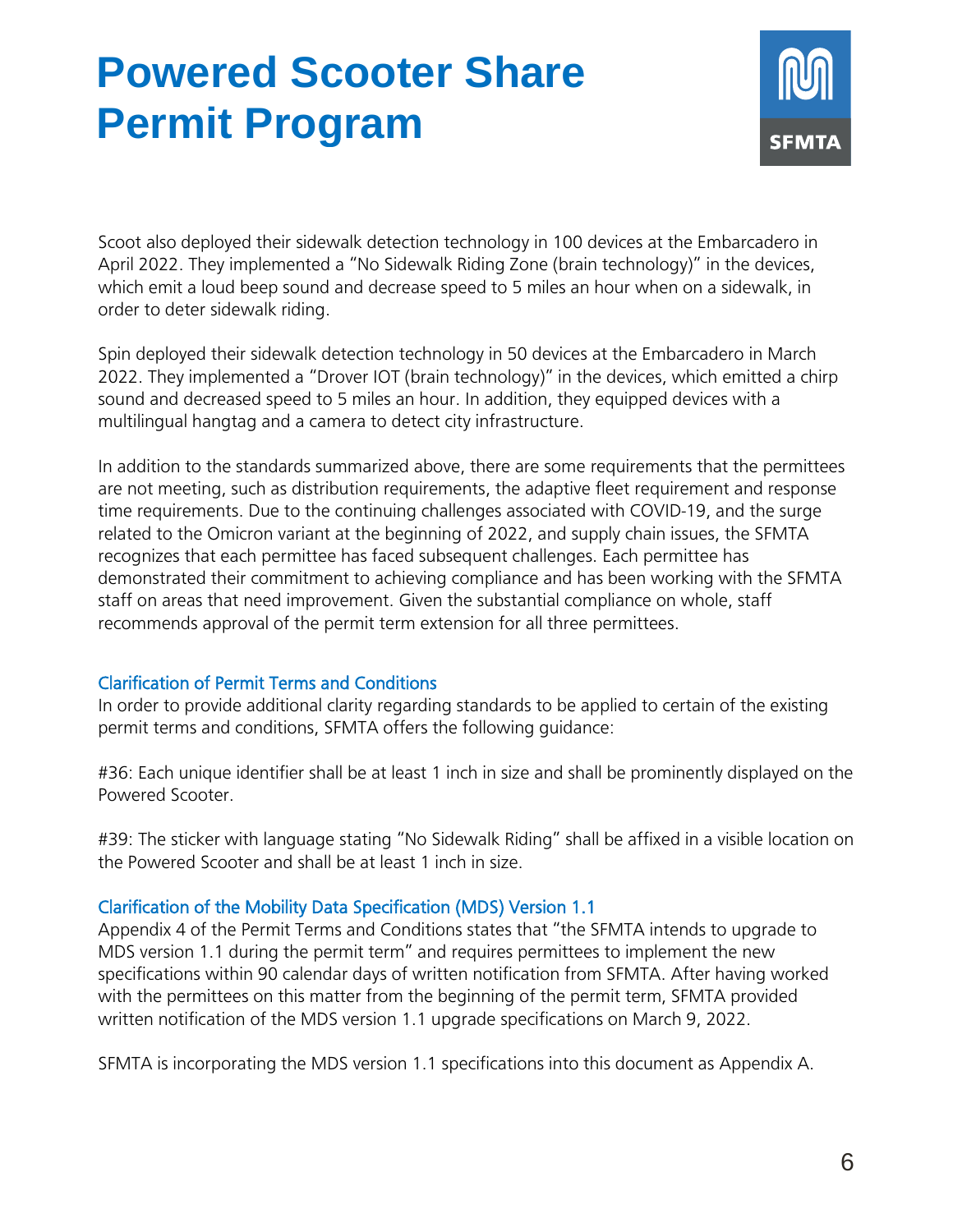

#### PERMIT PROGRAM AND NEXT STEPS

By July 1, 2021, the SFMTA will extend the term of the three existing powered scooter permits issued to Lime, Scoot and Spin for one additional year term. This means that each of the three powered scooter share permits will expire on June 30, 2023.

SFMTA will continue to collect data regarding compliance with parking and riding rules, which may result in policy recommendations for regulating the scooter share program going forward, including amendments to the Transportation Code, if necessary.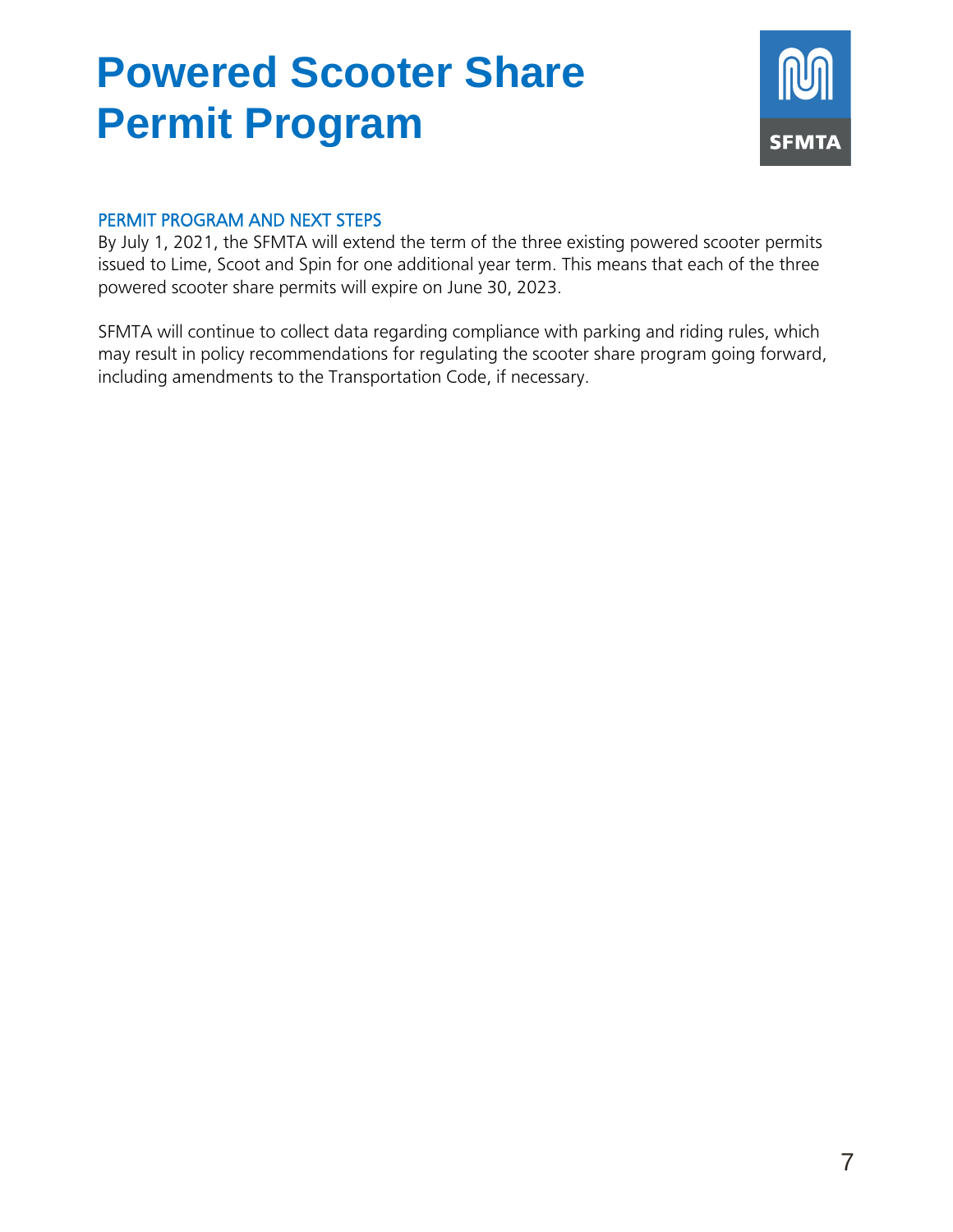

### Appendix A Mobility Data Specification (MDS) v1.1

Effective no later than July 1, 2022, Powered Scooter Share Permittees are required to provide SFMTA with accurate and authenticated data on its entire permitted fleet through documented Application Programming Interfaces (APIs) built to the Mobility Data Specification (MDS) version 1.1 available at:

### <https://github.com/openmobilityfoundation/mobility-data-specification>

Data must be exposed for all devices operating within the City of San Francisco, and not just the permittee's service area. Permittees will retain data and keep it accessible via all required endpoints for at least two years after it is generated.

Specifically, the following functionality of version 1.1 is required:

- 1. Provider API
	- a. Trips endpoint
	- b. Status Changes endpoint
	- c. Vehicles endpoint
	- d. Reports endpoint
		- i. Include support for the following possible values for special group type:
			- low\_income: per the specification
			- all riders: per the specification
			- adaptive\_scooters: all MDS-enabled adaptive scooters operating in San Francisco
		- ii. Include support to process data according to geographies provided by SFMTA
- 2. Geography API
	- a. Include support to consume data from a SFMTA-hosted Geography API and process data provided by the Reports endpoint according to those geographies

Permittees shall maintain support for MDS version 0.3.2 endpoints until SFMTA provides written notification that they are no longer needed.

### Service Level Agreement